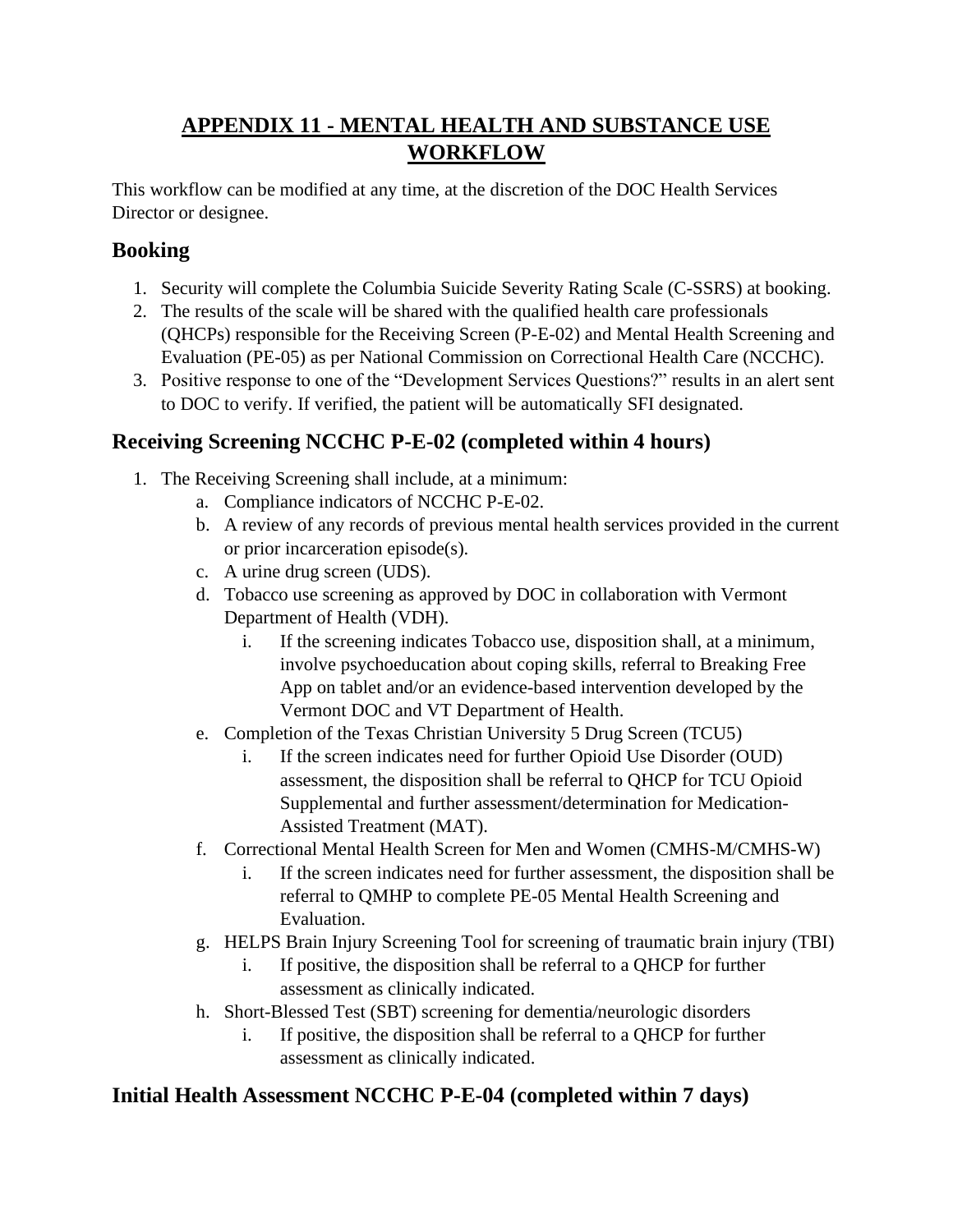- 1. The Initial Health Assessment shall include at a minimum:
	- a. Compliance indicators of NCCHC standard P-E-04 which includes Mental Health history and review of past records including those from the community.

## **Mental Health (and Substance Use) Screening and Evaluation NCCHC P-E-05 (MH screening, which is ongoing, is completed within 14 days; MH evaluations of patients with positive screens should be completed within 30 days)**

- 1. The Mental Health (and Substance Use) Screening and Evaluation shall include at a minimum:
	- a. Compliance indicators of NCCHC P-E-05.
	- b. UDS results reviewed with patient.
	- c. Screening for intellectual functioning using the General Ability Measure for Adults (GAMA), or another tool approved by DOC. If screening indicates need for further assessment, the disposition shall be to a clinically appropriate provider.
	- d. Evaluation using the Structured Clinical Interview DSM-5 (SCID 5)
	- e. Evaluation using the Personality Inventory for DSM-5 Brief Form (PID-5-BF).
	- f. Evaluation using the Corrections Modified Global Assessment of Functioning (CM-GAF) as indicated to determine clinical SFI designation
	- g. QMHPs shall consider inmates for SFI designation in accordance with the SFI Policy and Procedure and DOC Interim Memo or its successor Directive.

#### **Mental Health (and Substance Use) Services NCCHC P-F-03**

- 1. Mental Health (and Substance Use) Services shall include at a minimum:
	- a. Compliance indicators of P-F-03.
	- b. Treatment recommendations, developed by the NCCHC QMHP, based on the Mental Health Evaluation diagnostic impressions and provided to the patient orally and in writing within 14 calendar days of the completed Evaluation as outlined in the "Mental Health Screening and Evaluation section" of this workflow. Psychoeducation about a menu of treatment and recovery options shall also be provided.
	- c. Providing substance abuse group or individual treatment (e.g. Integrated Change Therapy, Seeking Safety, Marlatt's Relapse Prevention, Mindfulness and Motivational Interviewing, or other modalities suggested by the DOC Addiction and Mental Health Systems Director, or designee).
	- d. Providing access to technology-enabled mental health and substance abuse treatment and recovery (when available).
	- e. Referral of the patient to the incarcerated individuals Peer Recovery and Support Services called Open Ears (when available).
	- f. All treatment options should be made available, and the patient must provide consent. The patient will need to decide to pursue behavioral health treatment, or